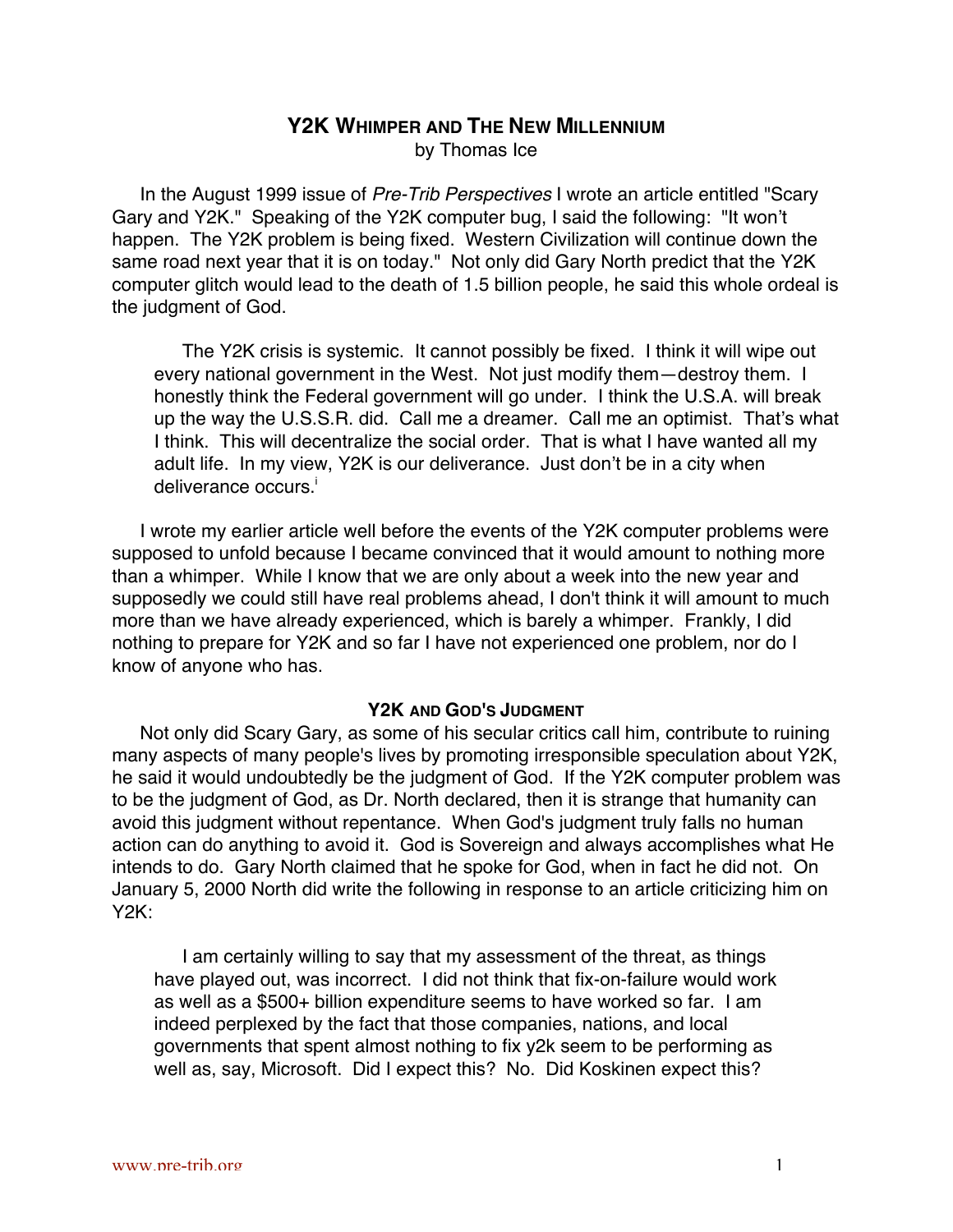No. What mainstream source went into print with this message as recently as a week ago?

There was no 72-hour storm, no brownouts or blackouts. We were told by those in authority that there would be. They were wrong. Now, let me say here, they were closer to the truth than I was. But the perplexing truth, so far, is that the bell-shaped curve did not appear. There have been no big events. But, statistically speaking, there should have been some, somewhere. The governments of the world was planning on at least some. That was why there were no New Years Eve vacations for policemen anywhere in the industrial world. So, the middle of the road position was also wrong. I mean, so far, it was wrong. It sure seems wrong. (www.garynorth.com/y2k/detail\_.cfm/7104)

Even though Dr. North admits he was wrong, I have not yet seen him speak to the issue of his linking in no uncertain terms Y2K with the judgment of God. He has yet to repent of his false notion that the Y2K computer roll over was the means of God's wrath. This was the main point I was making in my article on Dr. North last August.

As indicated in Dr. North's words noted above, he says that his concern was warranted because of all the experts who believed that Y2K would bring disaster and spent so much money on the problem. However, I have read many who contradicted North's with facts and information that failed to make its way onto Dr. North's extensive Y2K internet site (www.garynorth.com). I noted a couple of books in my August article that contained a great amount of information that would lead one to the opposite conclusion than that of Gary North.

A couple of books that I would recommend about Y2K are, Dave Hunt's Y2K: A Reasoned Response to Mass Hysteria (Harvest House), and Arno and Joel Froese's When Y2K Dies (Olive Press). These two books provide solid and recent information that convinced me that the millennium bug is being fixed and will not bite (or should I say byte) too hard, if at all.

## **THEOLOGY IS IMPORTANT**

I pointed out that Dr. North's theological views of postmillennial preterism greatly impacted his analysis of the Y2K computer problem. Since he was looking for the collapse of America and Western civilization, he has grasp at every potential crisis and proclaimed each event as a judgment of God. Who would be foolish enough to continue following his advice? I noted many of his past failures even before his Y2K fiasco. It makes a difference what you believe the Bible teaches. It makes a difference what you believe or don't believe the Bible teaches about Bible prophecy. Dr. North's postmillennial preterism is not only unbiblical, it cannot stand the test of practical significance. However, the beliefs of those of us who take Bible prophecy literally are coming into focus with each passing day.

Gary North, and others like him, make fun of those of us who are looking for the Lord's return at any moment. This is what the New Testament teaches. We are looking for a person, who we love, to return and take us to be with Himself, not for the collapse